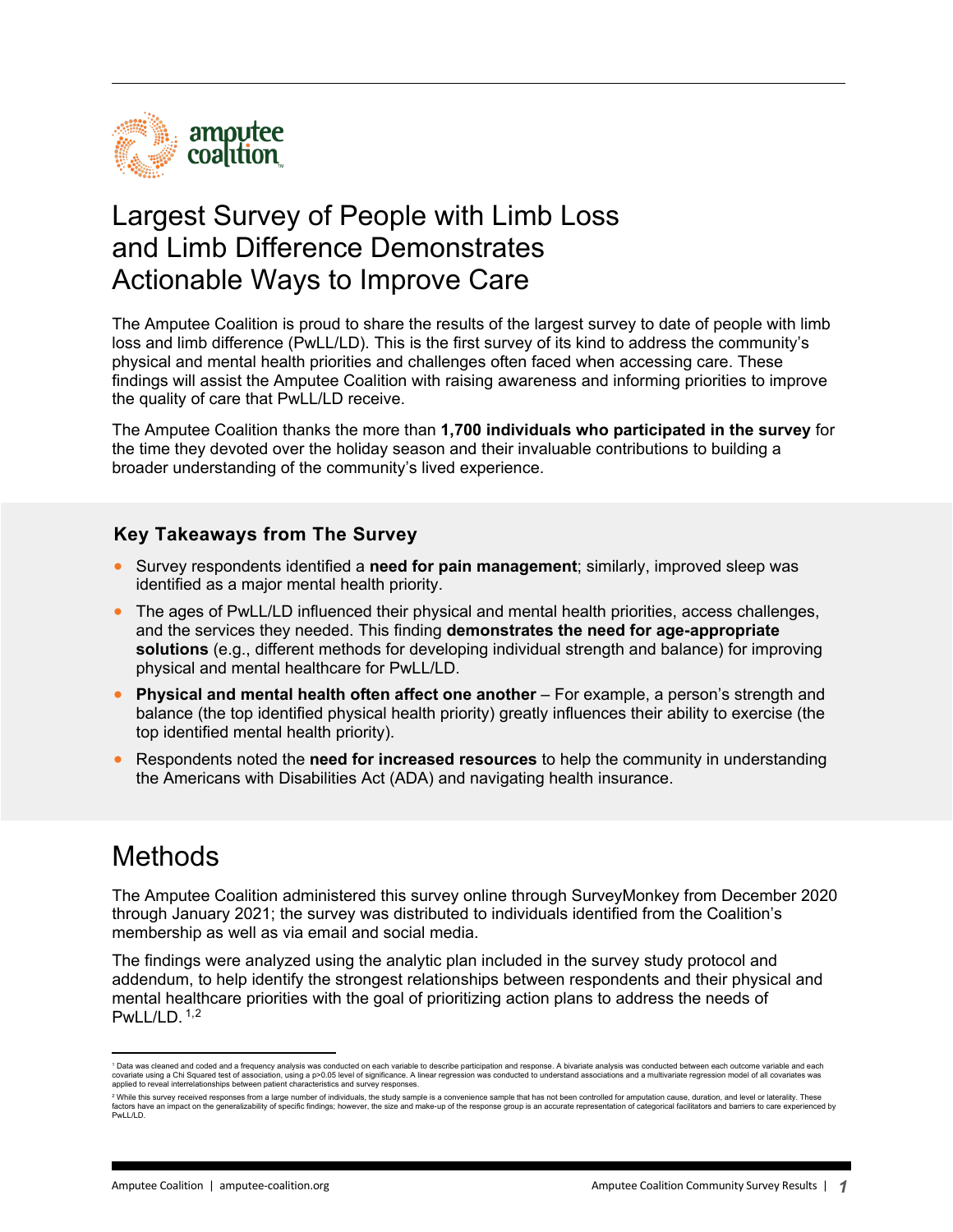## Respondent Demographics

More than 1,700 individuals who responded to the survey have a diverse set of backgrounds and experiences. Their contributions to the survey revealed that addressing the community's needs is not a one-size-fits-all approach.



#### **Demographics**

Across gender, race and ethnicity, and income, respondents' ages ranged from 18 to over 65 years old, with an average age of 51.3 years.

### **Experience with LL/LD**

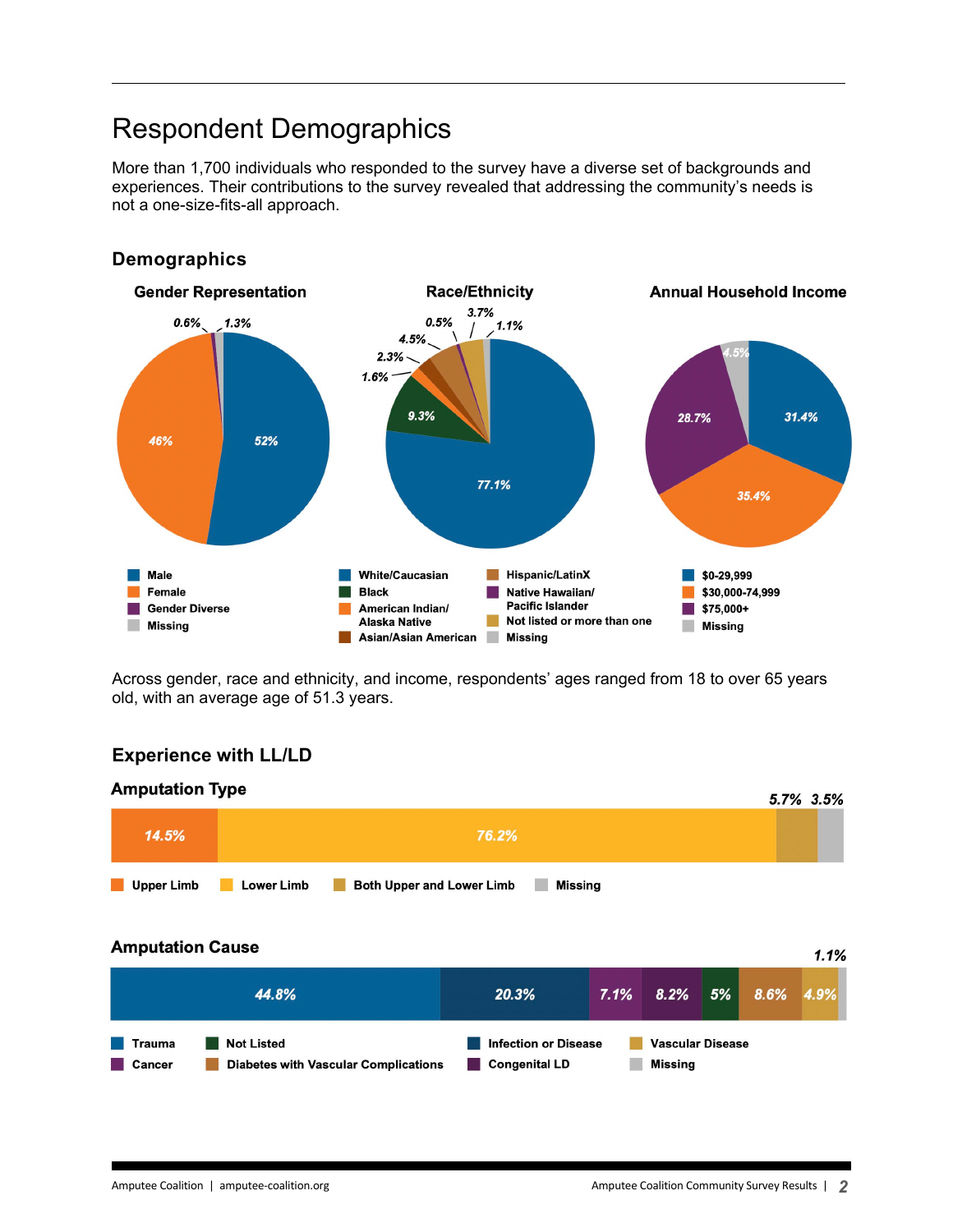Respondents experienced a wide range of years living with limb loss or limb difference, from less than 1 year to as many as 77. The average period of time a respondent noted they lived with limb loss or limb difference was 10.9 years.

Importantly, while survey results provided significant evidence for Coalition action, **it is likely that the full diversity of the LL/LD community is under-represented**. The Amputee Coalition understands that these characteristics are not closely aligned with our knowledge of the causes of limb loss and limb difference and is committed to reaching PwLL/LD wherever they are located by addressing outreach barriers.

# Community Needs and Challenges

The survey responses provided the Coalition with a greater understanding of physical and mental health priorities of the PwLL/LD community as well as crucial access challenges. Over the course of the next few years, these survey answers will shape the Coalition's policy and advocacy initiatives by continuing to raise awareness about the community's needs and advocating for policies to improve healthcare access and quality. Social support needs highlight institutional challenges that are unique to individuals with disabilities and demonstrate a role for the Amputee Coalition in **improving health equity for the PwLL/LD community**.

### **Physical and Mental Health Priorities**

Survey participants were asked to rank what physical and mental health priorities would improve their health. Participants highlighted their top priorities:



A respondent's age had the most influence over their choice of physical health priorities, followed by income, amputation cause, and amputation type. A respondent's age and income had the most influence over their choice of mental health priorities.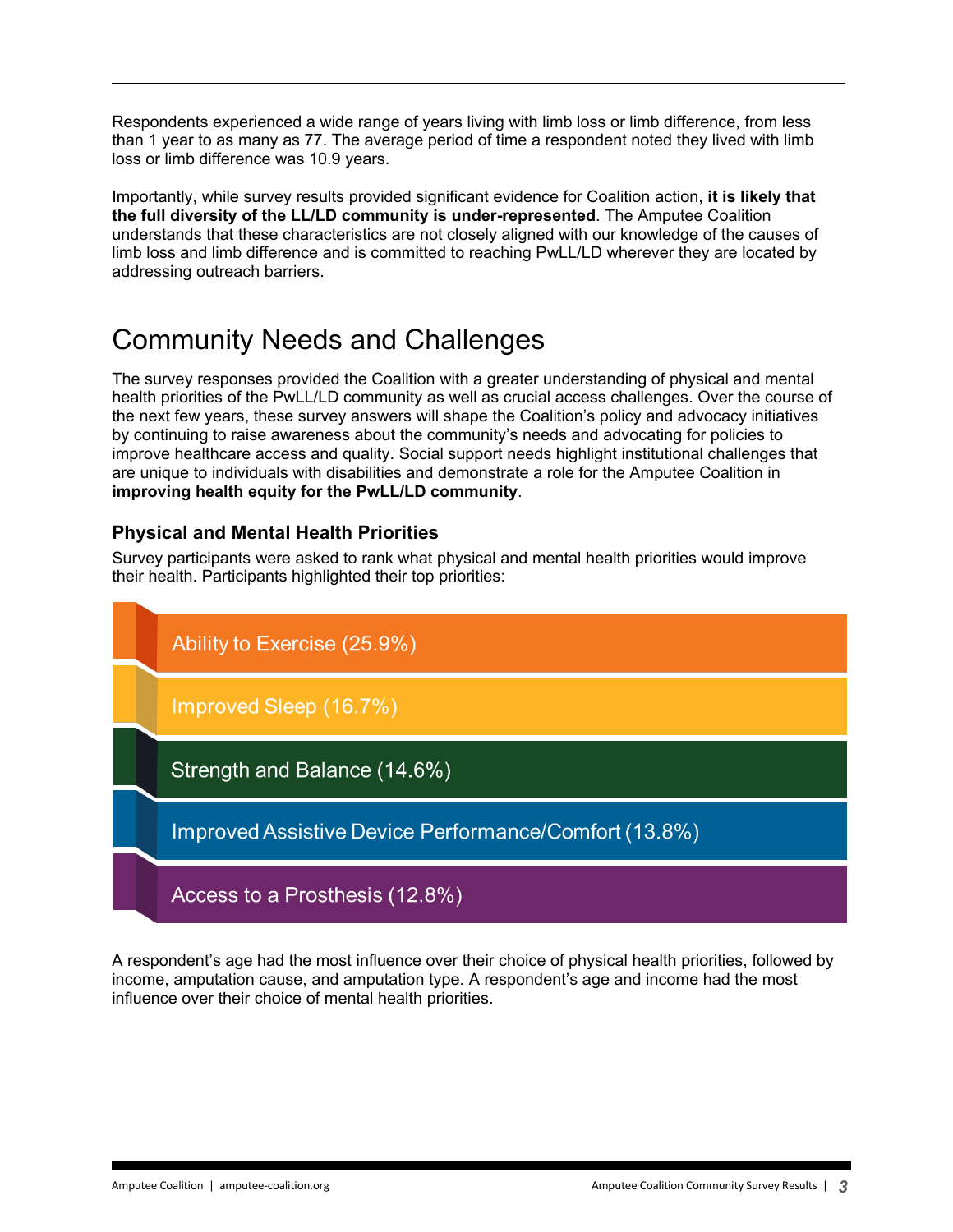### **Access to Physical and Mental Health Services**

PwLL/LD were asked where they most experienced access challenges or knowledge gaps about certain physical and mental health services. $^3$  $^3$  Survey results showed that most participants were unable to access or did not know about the following services:



Participants were most familiar and experienced the fewest access challenges to:



Respondents of color more often reported access challenges to receiving comprehensive care, rehabilitation services, non-opioid pain treatment, and mental health services than White respondents. Additionally, younger respondents and individuals with lower income reported barriers to access to physical and mental health services.

<span id="page-3-0"></span><sup>&</sup>lt;sup>3</sup> Many individuals responded "N/A", which could indicate these individuals have access to the service, are already utilizing the service, know about the service but don't want it, or decided not to answer.